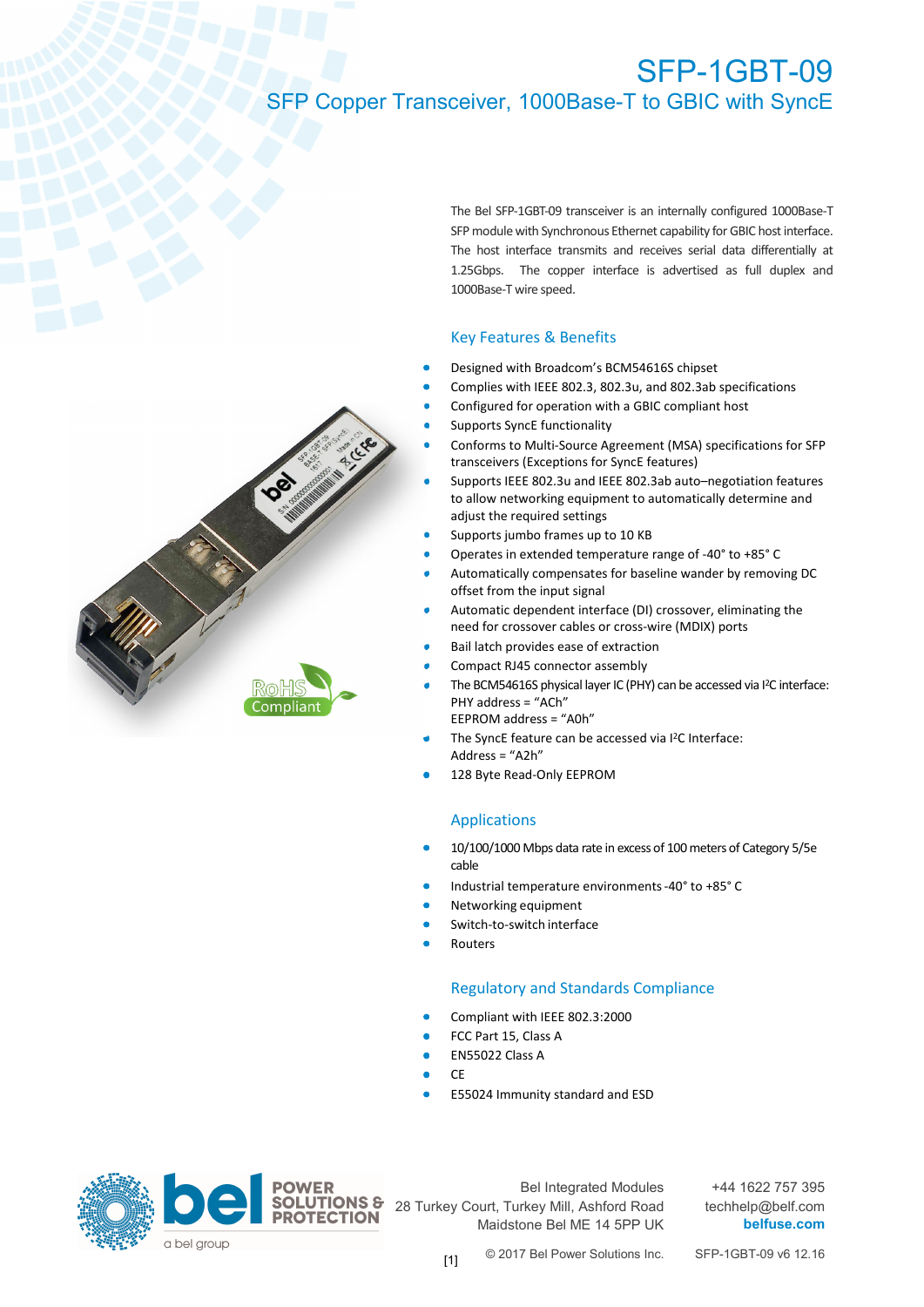## SFP Copper Transceiver, 1000Base-T to GBIC with SyncE

### SFP-1GBT-09 Module Specifications

| Parameter             | ivmbol           | Min  | <b>Type</b> | Max  | <b>Units</b> | <b>Notes</b> |
|-----------------------|------------------|------|-------------|------|--------------|--------------|
| Supply Voltage        | V <sub>DD3</sub> | 5.15 | 3.3         | 3.46 |              | <b>VDC</b>   |
| <b>Supply Current</b> | ıs               |      | 185         |      | mA           | 1000 Base-T  |

| <b>SFP Host Serial Interface</b><br>(TX/RX) | Symbol              | <b>Min</b> | Type | <b>Max</b> | <b>Units</b> | <b>Notes</b>                                |
|---------------------------------------------|---------------------|------------|------|------------|--------------|---------------------------------------------|
| Line Frequency                              | FLINE               |            | 125  |            | <b>MHz</b>   |                                             |
| TX Output Impedance                         | Z <sub>TX_OUT</sub> |            | 100  |            | Ω            | <b>Differential</b>                         |
| RX Output Impedance                         | ZRX IN              |            | 100  |            | Ω            | Differential                                |
| <b>Clock Frequency</b>                      |                     |            | 25   |            | <b>MHz</b>   |                                             |
| Rise/Fall Time                              | $T_R/T_F$           |            | 4    |            | Ns           | 20% - 80%                                   |
| <b>RMS Phase Jitter</b>                     | $F_{\rm J}$         |            |      | 1.5        | ps-rms       | $FJ = 12$ kHz to 20 MHz offset<br>frequency |

| <b>SyncE</b>            | Svmbol     | Min | Tvpe      | Max | <b>Units</b> | <b>Notes</b>                         |
|-------------------------|------------|-----|-----------|-----|--------------|--------------------------------------|
| Recovered Clock Jitter  |            |     | $±25$ ppm |     |              |                                      |
| <b>Recovered Clock</b>  | <b>RCO</b> |     | 25        |     | <b>MHz</b>   | (125MHz for locally generated clock) |
| Primary Reference Clock | <b>PRC</b> |     | 25        |     | <b>MHz</b>   | $±25$ ppm                            |

| <b>Environmental</b><br><b>Specifications</b> | Svmbol | Min | Tvpe <sup>1</sup> | Max   | <b>Units</b> | <b>Notes</b>        |
|-----------------------------------------------|--------|-----|-------------------|-------|--------------|---------------------|
| <b>Operating Temp</b>                         | l or   | -40 |                   | $+85$ | $\sim$       | Case temperature    |
| Storage Temp                                  | l stg  | -40 |                   | $+85$ | $\sim$       | Ambient temperature |

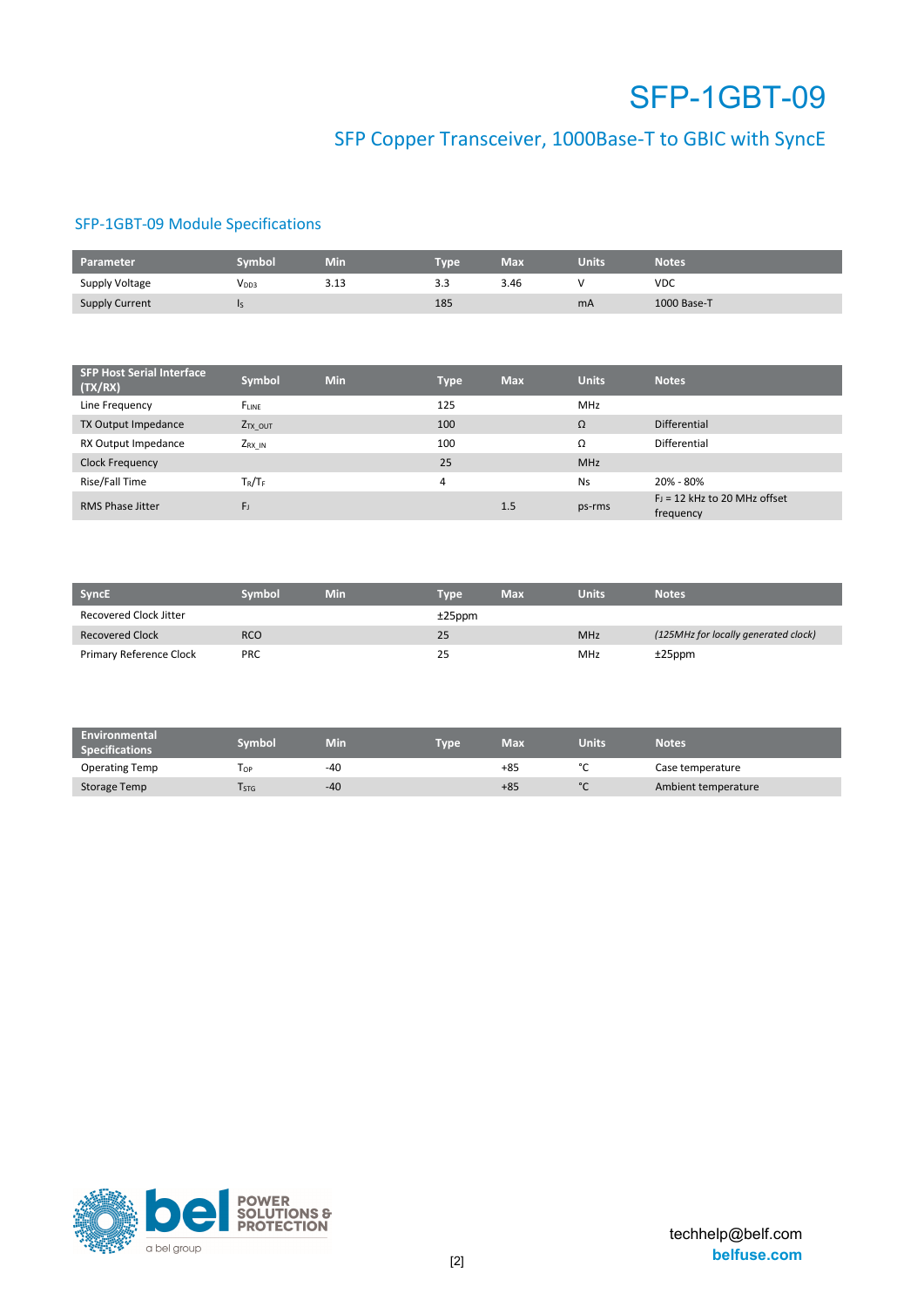### SFP Copper Transceiver, 1000Base-T to GBIC with SyncE

### SFP Host Connector Electrical Interface Descriptions

| Pin            |                     | <b>Name</b>         |                | <b>Descriptions</b>                                                                                                                                                                                                                                                                                         |
|----------------|---------------------|---------------------|----------------|-------------------------------------------------------------------------------------------------------------------------------------------------------------------------------------------------------------------------------------------------------------------------------------------------------------|
| $\mathbf{1}$   |                     | VeeT                |                | Transmitter ground (common with receiver ground)                                                                                                                                                                                                                                                            |
|                | Normal<br>Operation | <b>TX Fault</b>     |                | Not used. Internal pull down [1] (default)                                                                                                                                                                                                                                                                  |
| $\overline{2}$ | SyncE<br>Operation  | <b>RCO</b>          |                | ■ 125MHz clock locally generated [2]<br>Recovered Clock $[3]$ :<br>$\circ$ Link-down - 25 MHz clock locally generated<br>○ 1000BASE-T - 25 MHz clock recovered from line-side data<br>○ 100BASE-TX - 25 MHz clock recovered from line-side data<br>○ 10BASE-T - 2.5 MHz clock recovered from line-side data |
|                |                     |                     |                | (note: PHY configuration also required)                                                                                                                                                                                                                                                                     |
| 3              |                     | <b>TX Disable</b>   |                | Disable PHY when logic '1'. Internal PullDown                                                                                                                                                                                                                                                               |
| $\overline{4}$ |                     | MOD-DEF2            |                | Signal SDA (data) of the two-wire serial interface. Internal pull up                                                                                                                                                                                                                                        |
| 5              |                     | MOD-DEF1            |                | Signal SCL (clock) of the two-wire serial interface. Internal pull up                                                                                                                                                                                                                                       |
| 6              |                     | MOD-DEF0            |                | This pin is internally tied to transmit ground                                                                                                                                                                                                                                                              |
|                |                     | Normal<br>Operation | Rate<br>Select | Not implemented                                                                                                                                                                                                                                                                                             |
| 7              |                     | SyncE<br>Operation  | <b>PRC</b>     | Primary reference clock (25MHz input)<br>(note: PHY configuration also required)                                                                                                                                                                                                                            |
| 8              |                     | LOS                 |                | Logic '1' when no signal or linked at 10Base-T (default)                                                                                                                                                                                                                                                    |
| 9              |                     | VeeR                |                | Receiver ground (common with transmitter ground)                                                                                                                                                                                                                                                            |
| 10             |                     | <b>VeeR</b>         |                | Receiver ground (common with transmitter ground)                                                                                                                                                                                                                                                            |
| 11             |                     | VeeR                |                | Receiver ground (common with transmitter ground)                                                                                                                                                                                                                                                            |
| 12             |                     | RD-                 |                | Differential Transmitter Output. User to terminate 1000 differential at host. AC Coupled within SFP                                                                                                                                                                                                         |
| 13             |                     | RD+                 |                | Differential Transmitter Output. User to terminate $100\Omega$ differential at host. AC Coupled within SFP                                                                                                                                                                                                  |
| 14             |                     | <b>VeeR</b>         |                | Receiver ground (common with transmitter ground)                                                                                                                                                                                                                                                            |
| 15             |                     | <b>VccR</b>         |                | 3.3V power (common with VccT)                                                                                                                                                                                                                                                                               |
| 16             |                     | <b>VccT</b>         |                | 3.3V power (common with VccR)                                                                                                                                                                                                                                                                               |
| 17             |                     | VeeT                |                | Transmitter ground (common with receiver ground)                                                                                                                                                                                                                                                            |
| 18             |                     | $TD+$               |                | Differential Receiver Input. $100\Omega$ differential termination & AC Coupling within SFP                                                                                                                                                                                                                  |
| 19             |                     | TD-                 |                | Differential Receiver Input. 100 $\Omega$ differential termination & AC Coupling within SFP                                                                                                                                                                                                                 |
| 20             |                     | VeeT                |                | Transmitter ground (common with receiver ground)                                                                                                                                                                                                                                                            |

*[1] Clock Output is disable (by clear RCO Control flag in "SyncE Control")* 

*[2] Clock Output is enable (by set RCO Control flag in "SyncE Control") and Recovered Clock is disable (by "Recovered Clock Control")* 

*[3] Clock Output is enable (by set RCO Control flag in "SyncE Control") and Recovered Clock is enable (by "Recovered Clock Control")* 

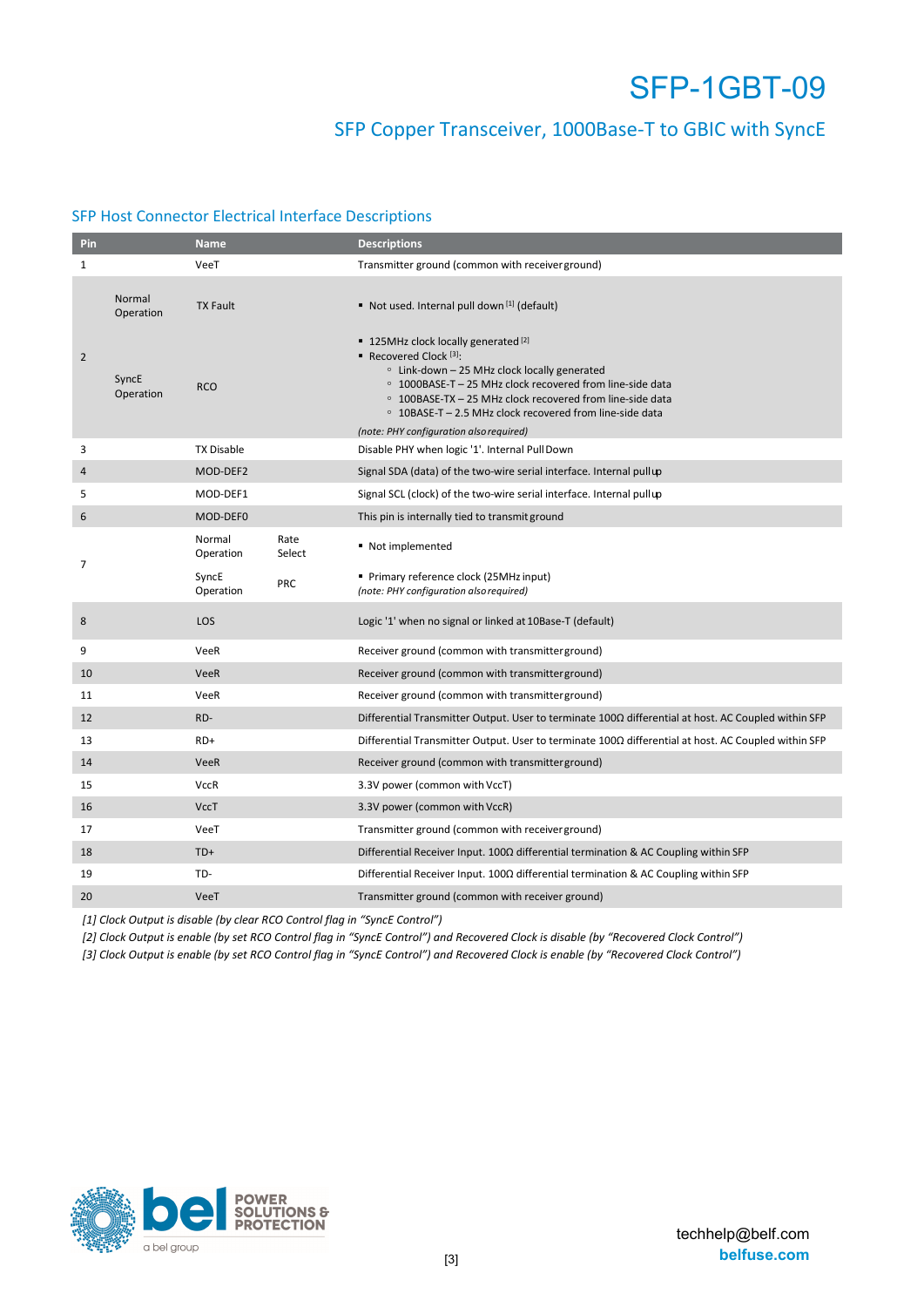### SFP Copper Transceiver, 1000Base-T to GBIC with SyncE

### Default Configuration

| Part Number | Link Indicator on Rx LOS Pin | <b>Auto-Negotiation</b> | <b>SyncE</b>    | <b>Host Interface</b> | <b>Duplex Mode</b> |
|-------------|------------------------------|-------------------------|-----------------|-----------------------|--------------------|
| SFP-1GBT-09 | Yes                          | Enabled                 | <b>Disabled</b> | GBIC                  | Full               |

The SFP-1GBT-09 will default to GBIC without SyncE support. In this mode pins 2 and 7 haveno function.

#### Change Configuration

Users may select various configuration options for the module by writing to a range of I2C addresses within the device.

#### SyncE Control\*

| <b>Bit</b>     | Read/Write | <b>Name</b>         | <b>Description</b>                                                                            |
|----------------|------------|---------------------|-----------------------------------------------------------------------------------------------|
| 7:3            | Write only | Reserved            | Write 1 only                                                                                  |
| $\overline{2}$ | Write only | RCO Control         | $0 =$ enable Clock Output (pin 2)<br>1 = disable Clock Output (pin 2) (default)               |
|                | Write only | Reserved            | Write 1 only                                                                                  |
| $\mathbf{0}$   | Write only | Clock Source Select | 1 = internal 25MHz Oscillator (default)<br>0 = external Primary Reference Clock (pin 7) Input |

*\* Direct access by write configuration byte to I2C device under A2h address.* 

#### Recovered Clock Control

| <b>I2C Device Address</b> | <b>Control Register</b> | Byte 1 | Byte 2 | <b>Description</b>                |
|---------------------------|-------------------------|--------|--------|-----------------------------------|
| ACh                       | 17h                     | 0Fh    | 44h    | Disable Recovered Clock (default) |
| ACh                       | 15h                     | 00h    | 00h    |                                   |
| ACh                       | 17 <sub>h</sub>         | 0Fh    | 44h    | Enable Recovered Clock            |
| ACh                       | 15h                     | 00h    | 10h    |                                   |

#### Advertise 1000BASE-T full duplex capability and Master / Slave Configuration

| <b>I2C Device Address</b> | <b>Control Register</b> | <b>Byte 1</b> | Byte 2 | <b>Description</b>                                |
|---------------------------|-------------------------|---------------|--------|---------------------------------------------------|
| ACh                       | 09h                     | 02h           | 00h    | Automatic Master/Slave configuration<br>(default) |
| ACh                       | 09h                     | 1Ah           | 00h    | Configure SFP as Master                           |
| ACh                       | 09h                     | 12h           | 00h    | Configure SFP as Slave                            |

#### Interface Selection

At power up, the SFP-1GBT-09 is configured in GBIC mode. The user may select SGMII mode by writing the following two bytes to register 1Ch.

| <b>I2C Device Address</b> | <b>Control Register</b> | <b>Byte 1</b>   | Byte 2     | <b>Description</b>         |
|---------------------------|-------------------------|-----------------|------------|----------------------------|
| ACh                       | 1Ch                     | FCh             | FEh        | Set mode to GBIC (default) |
| ACh                       | 1Ch                     | FC <sub>h</sub> | <b>FCh</b> | Set mode to SGMII          |

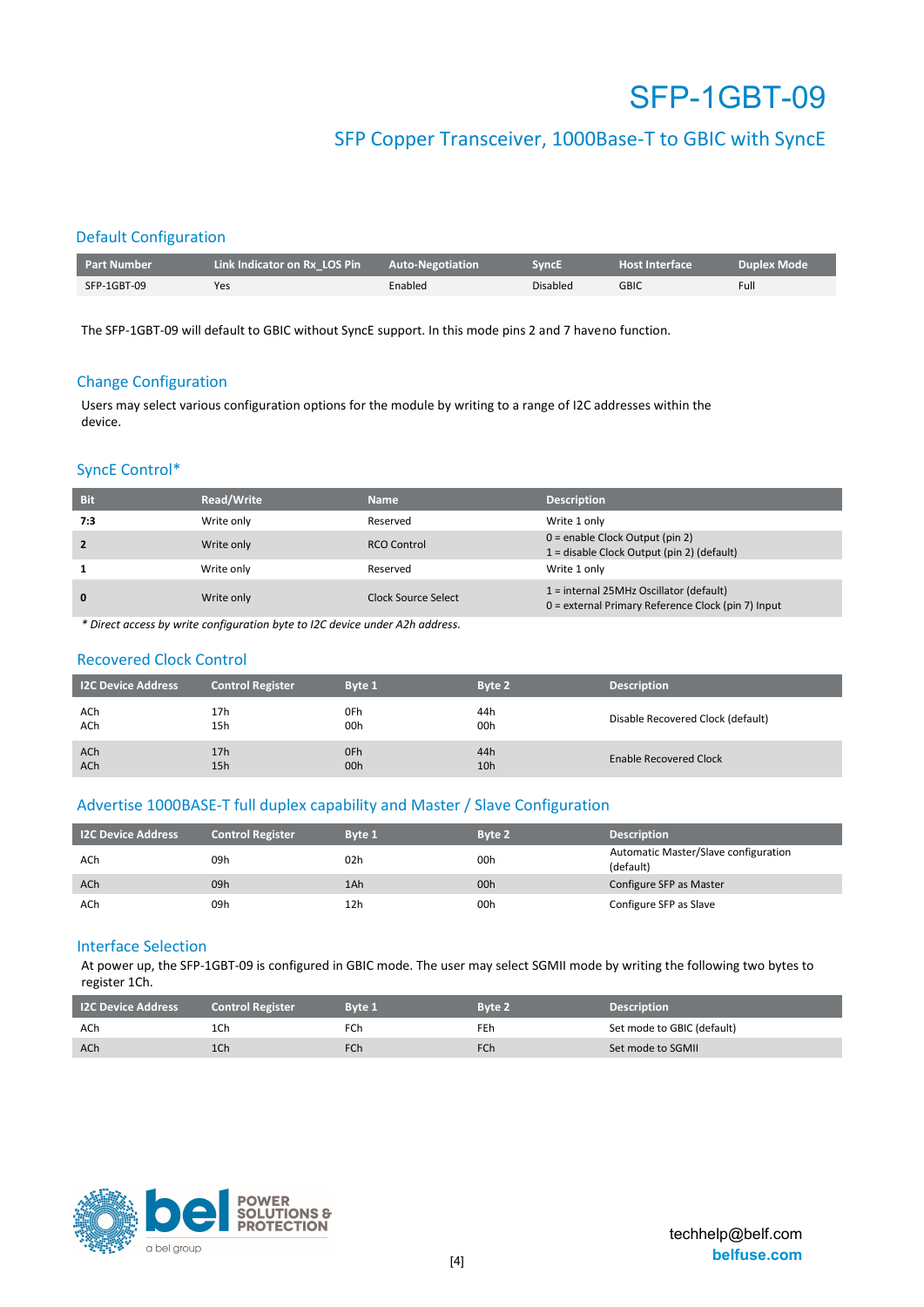### SFP Copper Transceiver, 1000Base-T to GBIC with SyncE

### List of Supported IEEE Defined PHY Registers – I2C Device Address ACh

| Register        | <b>Name</b>                           |
|-----------------|---------------------------------------|
| 00h             | Control                               |
| 01 <sub>h</sub> | <b>Status</b>                         |
| 02h-03h         | <b>PHY Identifier</b>                 |
| 04h             | <b>Auto-Negotiation Advertisement</b> |
| 05h             | Auto-Negotiation Link Partner Ability |
| 06h             | Auto-Negotiation Expansion            |
| 07h             | Next Page Transmit                    |
| 08h             | Link Partner Received Next Page       |
| 09h             | 1000Base-T Control                    |
| 0Ah             | 1000Base-T Status                     |
| 0Fh             | <b>Extended Status</b>                |

### PHY Register 00h: Control

| <b>Bit</b> | <b>Name</b>                     | <b>Description</b>                                                                                                                                                                                  | R/W                   | <b>Default</b> |
|------------|---------------------------------|-----------------------------------------------------------------------------------------------------------------------------------------------------------------------------------------------------|-----------------------|----------------|
| 15         | Reset                           | Software Reset<br>$1 =$ PHY reset<br>$0 = normal operation$                                                                                                                                         | R/W<br>*Self-Clearing | 0              |
| 14         | Loopback                        | Internal loopback mode<br>1 = enable loopback mode<br>0 = disable loopback mode                                                                                                                     | R/W                   | $\mathbf{0}$   |
| 13         | Speed Selection (LSB)           | When auto-negotiation is disabled, bits 6 and 13 can be used to<br>manually select the speed of operation<br>Bits [6, 13]<br>$11 =$ Reserved<br>$10 = 1000Mbps$<br>$01 = 100Mbps$<br>$00 = 10$ Mbps | R/W                   | 0              |
| 12         | <b>Auto-Negotiation Enable</b>  | If enabled, Auto-Negotiation result overrides Speed Selection,<br>Duplex Mode settings.<br>1 = enable Auto-Negotiation process<br>0 = disable Auto-Negotiation process                              | R/W                   | $\mathbf{1}$   |
| 11         | Power Down                      | Placed SFP in a low-power mode.<br>$1 = power down$<br>$0 = normal operation$                                                                                                                       | R/W                   | 0              |
| 10         | Isolate                         | $1 =$ isolate<br>$0 = normal operation$                                                                                                                                                             | R/W                   | $\mathbf 0$    |
| 9          | <b>Restart Auto-Negotiation</b> | When auto-negotiation is enabled, setting this bit restarts<br>the Auto-Negotiation process.<br>1 = restart Auto-Negotiation process<br>$0 = normal operation$                                      | R/W<br>*Self-Clearing | 0              |
| 8          | Duplex Mode                     | $1 = full \n  duplex$<br>$0 =$ half duplex                                                                                                                                                          | R/W                   | $\mathbf{1}$   |
| 7          | Reserved                        | Write as 0, ignore on read                                                                                                                                                                          | R/W                   | 0              |
| 6          | Speed Selection (MSB)           | Use in conjunction with bit 13                                                                                                                                                                      | R/W                   | $\mathbf{1}$   |
| 5:0        | Reserved                        | Write as zero, ignore on read                                                                                                                                                                       | R/W                   | 000000         |

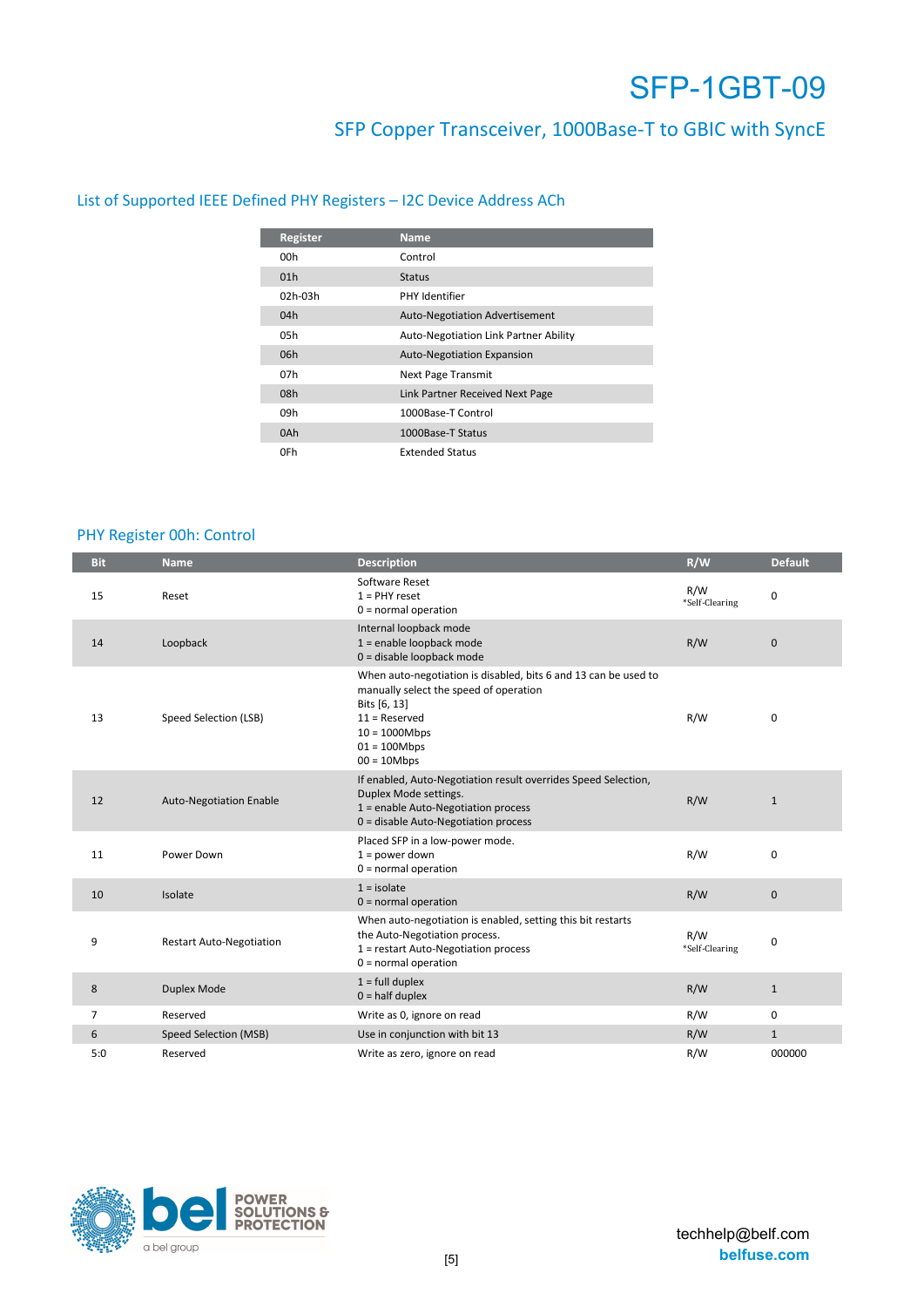## SFP Copper Transceiver, 1000Base-T to GBIC with SyncE

### PHY Register 01h: Status

| <b>Bit</b>     | <b>Name</b>                     | <b>Description</b>                                                                                                                           | R/W       | <b>Default</b> |
|----------------|---------------------------------|----------------------------------------------------------------------------------------------------------------------------------------------|-----------|----------------|
| 15             | 100BASE-T4                      | 100BASE-T4 protocol is not supported.<br>0 = not capable to perform 100BASE-T4                                                               | <b>RO</b> | $\Omega$       |
| 14             | 100BASE-TX Full Duplex          | 1 = capable to perform full duplex 100BASE-TX<br>0 = not capable to perform full duplex 100BASE-TX                                           | <b>RO</b> | $\mathbf{1}$   |
| 13             | 100BASE-TX Half Duplex          | 1 = capable to perform half duplex 100BASE-TX<br>0 = not capable to perform half duplex 100BASE-TX                                           | <b>RO</b> | $\mathbf{1}$   |
| 12             | 10Base-T Full Duplex            | 1 = capable to operate at 10Base-T in full duplex mode<br>0 = not capable to operate at 10Base-T in full duplex mode                         | <b>RO</b> | $\mathbf{1}$   |
| 11             | 10Base-T Half Duplex            | 1 = capable to operate at 10Base-T in half duplex mode<br>0 = not capable to operate at 10Base-T in half duplex mode                         | <b>RO</b> | $\mathbf{1}$   |
| 10             | 100BASE-T2 Full Duplex          | 100BASE-T2 protocol is not supported.<br>0 = not capable to perform full duplex 100BASE-T2                                                   | <b>RO</b> | $\mathbf{0}$   |
| 9              | 100BASE-T2 Half Duplex          | 100BASE-T2 protocol is not supported.<br>$0 = not capable to perform half duplex 100BASE-T2$                                                 | <b>RO</b> | $\mathbf 0$    |
| 8              | <b>Extended Status</b>          | 1 = extended status information in register OFh                                                                                              | <b>RO</b> | $\mathbf{1}$   |
| $\overline{7}$ | Reserved                        | Ignore on read                                                                                                                               | <b>RO</b> | $\mathbf{1}$   |
| 6              | MF Preamble Suppression         | $1$ = PHY will accept management frames with preamble<br>suppressed<br>0 = PHY will not accept management frames with preamble<br>suppressed | <b>RO</b> | $\mathbf{1}$   |
| 5              | Auto-Negotiation Complete       | 1 = Auto-Negotiation process completed<br>0 = Auto-Negotiation process not completed                                                         | <b>RO</b> | $\mathbf 0$    |
| 4              | <b>Remote Fault</b>             | 1 = remote fault condition detected<br>$0 = no$ remote fault condition detected                                                              | <b>RO</b> | $\mathbf 0$    |
| 3              | <b>Auto-Negotiation Ability</b> | 1 = capable to perform Auto-Negotiation                                                                                                      | <b>RO</b> | $\mathbf{1}$   |
| $\overline{2}$ | <b>Link Status</b>              | $1 =$ link is up<br>$0 =$ link is down                                                                                                       | <b>RO</b> | $\mathbf 0$    |
| $\mathbf{1}$   | Jabber Detect                   | $1 =$ jabber condition detected<br>$0 = no$ jabber condition detected                                                                        | <b>RO</b> | $\mathbf 0$    |
| $\mathbf{0}$   | <b>Extended Capability</b>      | $1 =$ extended register capabilities<br>$0 = basic register set capabilities only$                                                           | <b>RO</b> | $\mathbf{1}$   |

### PHY Register 02h-03h: PHY Identifier

| Bit  | <b>Name</b>               | <b>Description</b>                            | R/W            | Default |
|------|---------------------------|-----------------------------------------------|----------------|---------|
| 15:0 | Address 02h: PHY ID (MSB) | MSB of PHY Identifier                         | RO             | 0362h   |
| 15:0 | Address 03h: PHY ID (LSB) | LSB of PHY Identifier<br>(* - PHY Rev Number) | R <sub>O</sub> | $5D1*h$ |

### PHY Register 04h: Auto-Negotiation Advertisement

| <b>Bit</b> | <b>Name</b>             | <b>Description</b>                                                      | R/W | <b>Default</b> |
|------------|-------------------------|-------------------------------------------------------------------------|-----|----------------|
| 15         | Next Page               | $1 =$ Next Page capable<br>$0 = no$ Next Page capability                | R/W | 0              |
| 14         | Reserved                | Write as zero, ignore on read                                           | R/W | $\mathbf{0}$   |
| 13         | Remote Fault            | $1$ = remote fault supported<br>$0 = no$ remote fault                   | R/W | 0              |
| 12         | Reserved                | Write as zero, ignore on read                                           | R/W | $\mathbf{0}$   |
| 11         | <b>Asymmetric Pause</b> | $1 =$ advertise asymmetric pause<br>$0 =$ advertise no asymmetric pause | R/W | 0              |

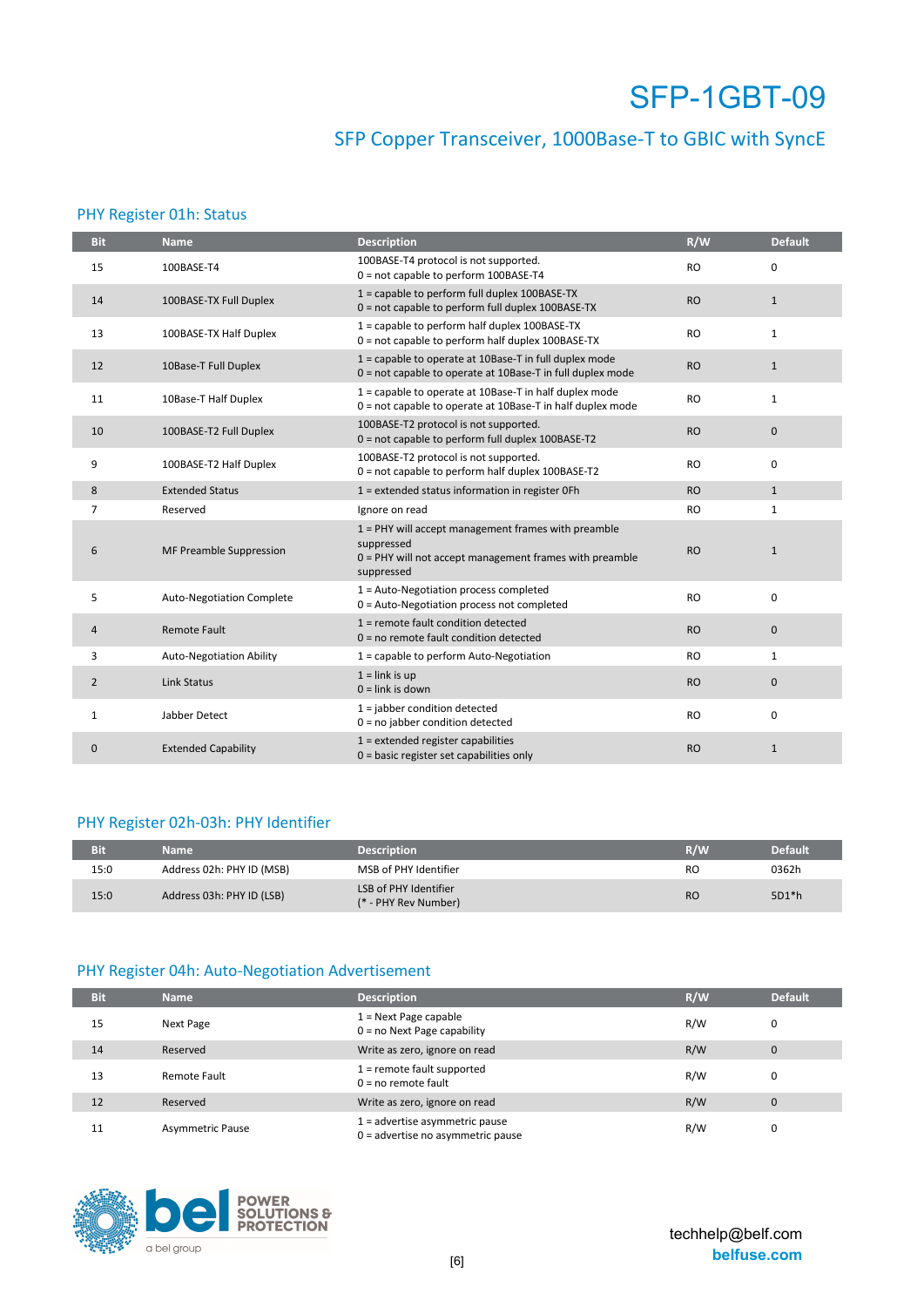### SFP Copper Transceiver, 1000Base-T to GBIC with SyncE

| <b>Bit</b> | <b>Name</b>                    | <b>Description</b>                                                                             | R/W | <b>Default</b> |
|------------|--------------------------------|------------------------------------------------------------------------------------------------|-----|----------------|
| 10         | Pause Capable                  | $1 =$ capable of full duplex pause operation<br>$0 = not capable of pause operation$           | R/W | 0              |
| 9          | 100BASE-T4 Capable             | 100BASE-T4 protocol is not supported. Do not write 1.<br>0 = not capable to perform 100BASE-T4 | R/W | 0              |
| 8          | 100BASE TX Full Duplex Capable | $1 = 100BASE-TX$ full duplex capable<br>$0 = Not 100BASE-TX$ full duplex capable               | R/W | $\mathbf{0}$   |
|            | 100BASE-TX Half Duplex Capable | $1 = 100BASE-TX$ half duplex capable<br>$0 = Not 100BASE-TX half duplex capable$               | R/W | 0              |
| 6          | 10BASE-T Full Duplex Capable   | $1 = 10BASE-T$ full duplex capable<br>$0 = Not 10BASE-T full duplex capable$                   | R/W | $\mathbf{0}$   |
| 5          | 10BASE-T Half Duplex Capable   | $1 = 10BASE-T$ half duplex capable<br>$0 = Not 10BASE-T half duplex capable$                   | R/W | 0              |
| 4:0        | Selector Field                 | Selector Field mode: $00001$ = IEEE 802.3                                                      | R/W | 00001          |

### PHY Register 05h: Auto-Negotiation Link Partner Ability

| <b>Bit</b> | <b>Name</b>                    | <b>Description</b>                                                                                               | R/W       | <b>Default</b> |
|------------|--------------------------------|------------------------------------------------------------------------------------------------------------------|-----------|----------------|
| 15         | Next Page                      | 1 = link partner capable of Next Page<br>0 = link partner not capable of Next Page                               | <b>RO</b> | 0              |
| 14         | Acknowledge                    | $1 =$ link partner has received link code word<br>$0 =$ link partner has not received link code word             | <b>RO</b> | 0              |
| 13         | Remote Fault                   | 1 = link partner has detected remote fault<br>0 = link partner has not detected remote fault                     | <b>RO</b> | 0              |
| 12         | Reserved                       | Write as zero, ignore on read                                                                                    | <b>RO</b> | $\mathbf{0}$   |
| 11         | Asymmetric Pause               | $1 =$ link partner wants asymmetric pause<br>$0 =$ link partner does not want asymmetric pause                   | <b>RO</b> | 0              |
| 10         | Pause Capable                  | $1 =$ link partner is capable of pause operation<br>$0 =$ link partner is not capable of pause operation         | <b>RO</b> | $\mathbf 0$    |
| 9          | 100BASE-T4 Capable             | 1 = link partner is 100BASE-T4 capable<br>0 = link partner is not 100BASE-T4 capable                             | <b>RO</b> | 0              |
| 8          | 100BASE-TX Full Duplex Capable | $1 =$ link partner is 100BASE-TX full duplex capable<br>$0 =$ link partner is not 100BASE-TX full duplex capable | <b>RO</b> | $\mathbf 0$    |
| 7          | 100BASE-TX Half Duplex Capable | $1 =$ link partner is 100BASE-TX half duplex capable<br>$0 =$ link partner is not 100BASE-TX half duplex capable | <b>RO</b> | 0              |
| 6          | 10BASE-T Full Duplex Capable   | $1 =$ Link partner is 10BASE-T full duplex capable<br>$0 =$ Link partner is not 10BASE-T full duplex capable     | <b>RO</b> | $\mathbf 0$    |
| 5          | 10BASE-T Half Duplex Capable   | $1 =$ link partner is 10BASE-T half duplex capable<br>$0 =$ link partner is not 10BASE-T half duplex capable     | <b>RO</b> | 0              |
| 4:0        | <b>Protocol Selector Field</b> | Link partner protocol selector field                                                                             | <b>RO</b> | 00000          |

### PHY Register 06h: Auto-Negotiation Expansion

| <b>Bit</b> | <b>Name</b>                         | <b>Description</b>                                                                                                                                | R/W       | <b>Default</b> |
|------------|-------------------------------------|---------------------------------------------------------------------------------------------------------------------------------------------------|-----------|----------------|
| 15:7       | Reserved                            | Write as zero, ignore on read                                                                                                                     | RO.       | 000000000      |
| 6          | Receive Next Page Location Able     | 1 = bit 5 determines Next Page receive location.<br>0 = bit 5 does not determine Next Page receive location.                                      | <b>RO</b> |                |
|            | Received Next Page Storage Location | 1 = link partner Next Pages are stored in Register 8<br>0 = link partner Next Pages are stored in Register 5                                      | RO        |                |
|            | <b>Parallel Detection Fault</b>     | $1 = a$ fault has been detected via the Parallel Detection function<br>$0 = a$ fault has not been detected via the Parallel Detection<br>function | <b>RO</b> | 0              |
|            | Link Partner Next Page Able         | 1 = link Partner is Next Page able<br>0 = link Partner is not Next Page able                                                                      | RO        | 0              |

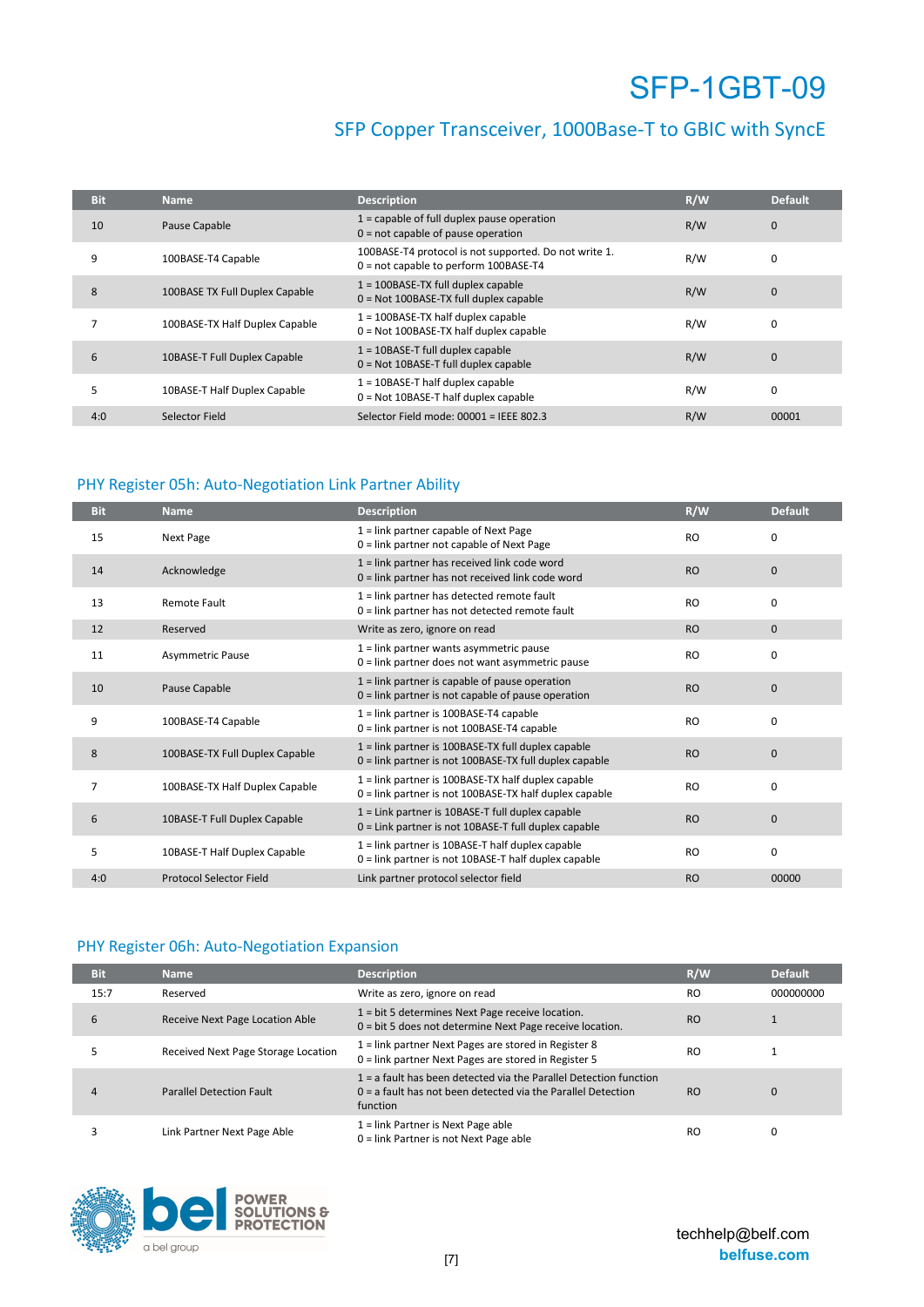## SFP Copper Transceiver, 1000Base-T to GBIC with SyncE

| <b>Bit</b> | <b>Name</b>                        | <b>Description</b>                                                                         | R/W       | <b>Default</b> |
|------------|------------------------------------|--------------------------------------------------------------------------------------------|-----------|----------------|
|            | Next Page Able                     | $1 =$ local Device is Next Page able<br>0 = local Device is not Next Page able             | <b>RO</b> |                |
|            | Page Received                      | $1 = a$ New Page has been received<br>$0 = a$ New Page has not been received               | <b>RO</b> |                |
|            | Link Partner Auto-Negotiation Able | 1 = link Partner is Auto-Negotiation able<br>0 = link Partner is not Auto-Negotiation able | <b>RO</b> |                |

#### PHY Register 07h: Next Page Transmit

| <b>Bit</b> | <b>Name</b>                    | <b>Description</b>                                              | R/W       | <b>Default</b> |
|------------|--------------------------------|-----------------------------------------------------------------|-----------|----------------|
| 15         | Next Page                      | $1 =$ additional Next Pages to follow<br>$0 =$ last Next Page   | R/W       | 0              |
| 14         | Reserved                       | Write as zero, ignore on read                                   | <b>RO</b> | $\mathbf{0}$   |
| 13         | Message Page                   | $1 =$ message page<br>$0 =$ unformatted page                    | R/W       |                |
| 12         | Acknowledge 2                  | $1 =$ complies with message<br>$0 =$ cannot comply with message | R/W       | $\mathbf{0}$   |
| 11         | Toggle                         | Toggles between exchanges of different Next Pages               | <b>RO</b> | 0              |
| 10:0       | Message/Unformatted Code field | Next Page message code or unformatted data                      | R/W       | 00000000001    |

### PHY Register 08h: Link Partner Received Next Page

| <b>Bit</b> | <b>Name</b>        | <b>Description</b>                                              | R/W       | <b>Default</b> |
|------------|--------------------|-----------------------------------------------------------------|-----------|----------------|
| 15         | Next Page          | 1 = additional Next Pages to follow<br>$0 =$ last Next Page     | <b>RO</b> | 0              |
| 14         | Acknowledge        | $1 =$ acknowledge<br>$0 = no$ acknowledge                       | <b>RO</b> | $\mathbf{0}$   |
| 13         | Message Page       | $1 =$ message page<br>$0 =$ unformatted page                    | <b>RO</b> | 0              |
| 12         | Acknowledge 2      | $1 =$ complies with message<br>$0 =$ cannot comply with message | <b>RO</b> | $\mathbf{0}$   |
| 11         | Toggle             | Toggles between exchanges of different Next<br>Pages            | <b>RO</b> | 0              |
| 10:0       | Message Code field | Next Page message code or unformatted data                      | <b>RO</b> | 00000000000    |

### PHY Register 09h: 1000Base-T Control

| <b>Bit</b> | <b>Name</b>                       | <b>Description</b>                                                                                                                                                                                                                                     | R/W | <b>Default</b> |
|------------|-----------------------------------|--------------------------------------------------------------------------------------------------------------------------------------------------------------------------------------------------------------------------------------------------------|-----|----------------|
| 15:13      | Test mode bits                    | $000$ = normal operation<br>$001$ = test mode 1-Transmit waveform test<br>010 = test mode 2-Master transmit jitter test<br>011 = test mode 3-Slave transmit jitter test<br>$100 = test$ mode 4-Transmitter distortion test<br>101, 110, 111 = reserved | R/W | 000            |
| 12         | Master/Slave Manual Config Enable | 1 = manual Master/Slave configuration<br>0 = automatic Master/Slave configuration                                                                                                                                                                      | R/W | $\mathbf{0}$   |
| 11         | Master/Slave Config Value         | $1 =$ configure PHY as Master<br>$0 =$ configure PHY as Slave<br>This bit is ignored if bit $12 = 0$ .                                                                                                                                                 | R/W | 0              |
| 10         | Port type                         | $1$ = indicate the preference to operate as multiport device<br>$0 =$ indicate the preference to operate as single-port device                                                                                                                         | R/W | $\mathbf{0}$   |

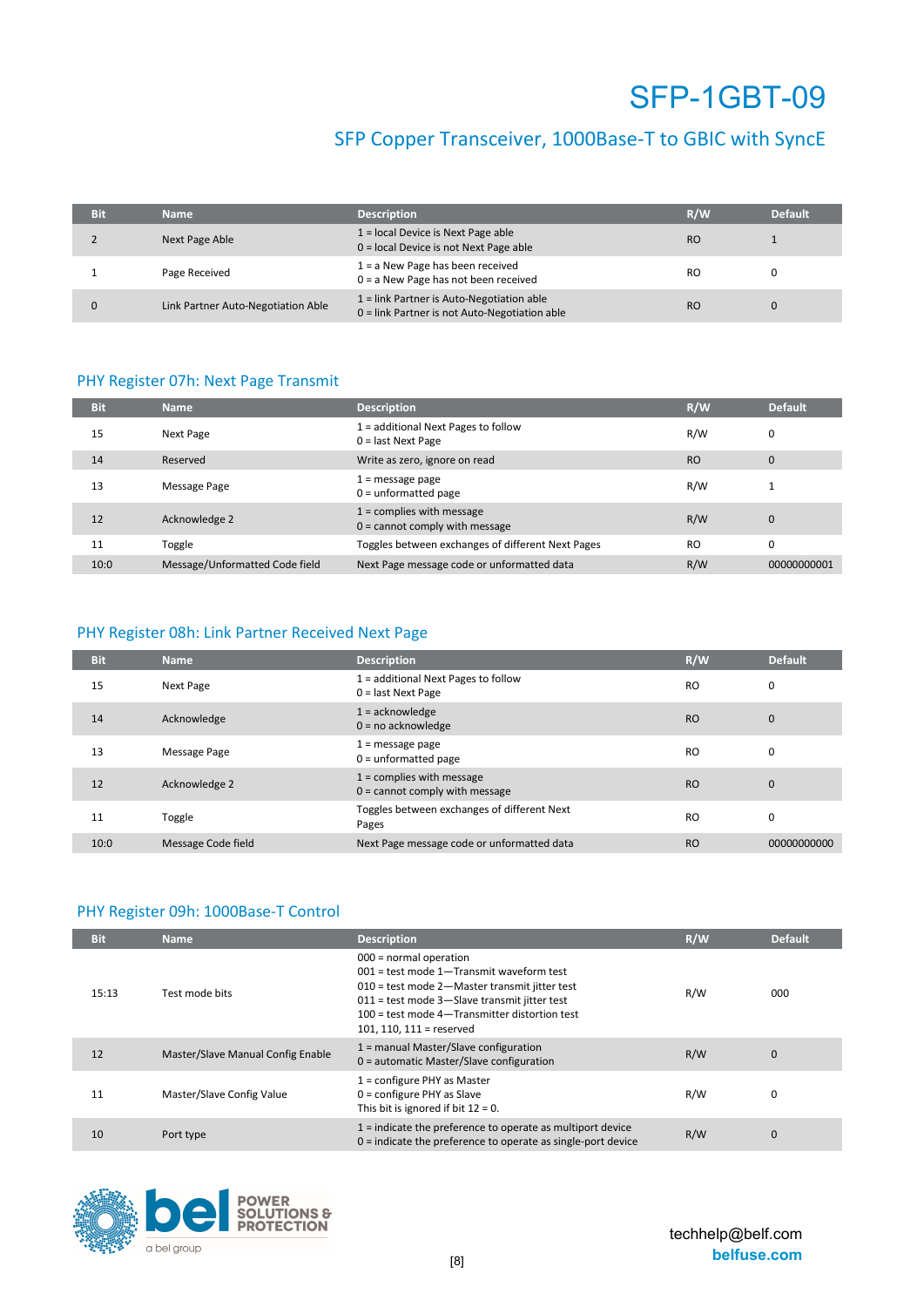### SFP Copper Transceiver, 1000Base-T to GBIC with SyncE

| <b>Bit</b> | Name                   | <b>Description</b>                                                                                        | R/W | <b>Default</b> |
|------------|------------------------|-----------------------------------------------------------------------------------------------------------|-----|----------------|
|            | 1000BASE-T Full Duplex | $1 =$ advertise 1000BASE-T full duplex capability<br>$0 =$ advertise no 1000BASE-T full duplex capability | R/W |                |
|            | 1000BASE-T Half Duplex | $1 =$ advertise 1000BASE-T half duplex capability<br>$0 =$ advertise no 1000BASE-T half duplex capability | R/W |                |
| 7:0        | Reserved               | Write as 0, ignore on read.                                                                               | R/W | 00000000       |

### PHY Register 0Ah: 1000Base-T Status

| <b>Bit</b> | <b>Name</b>                              | <b>Description</b>                                                                                                     | R/W                         | <b>Default</b> |
|------------|------------------------------------------|------------------------------------------------------------------------------------------------------------------------|-----------------------------|----------------|
| 15         | Master/Slave configuration fault         | 1 = Master/Slave configuration fault detected<br>0 = no Master/Slave configuration fault detected                      | <b>RO</b>                   | $\Omega$       |
| 14         | Master/Slave configuration<br>resolution | $1 =$ local transmitter is Master<br>$0 =$ local transmitter is Slave                                                  | <b>RO</b>                   | $\mathbf{0}$   |
| 13         | <b>Local Receiver Status</b>             | $1 =$ local receiver OK<br>$0 =$ local receiver not OK                                                                 | <b>RO</b>                   | 0              |
| 12         | <b>Remote Receiver Status</b>            | $1 =$ remote Receiver OK<br>$0 =$ remote Receiver not OK                                                               | <b>RO</b>                   | $\mathbf{0}$   |
| 11         | LP 1000T FD                              | $1 =$ link partner is capable of 1000BASE-T full duplex<br>$0 =$ link partner is not capable of 1000BASE-T full duplex | <b>RO</b>                   | $\Omega$       |
| 10         | LP 1000T HD                              | $1 =$ link partner is capable of 1000BASE-T half duplex<br>$0 =$ link partner is not capable of 1000BASE-T half duplex | <b>RO</b>                   | $\Omega$       |
| 9:8        | Reserved                                 | Write as zero, ignore on read                                                                                          | <b>RO</b>                   | 0 <sub>0</sub> |
| 7:0        | <b>Idle Error Count</b>                  | Indicate the idle Error count, since last read                                                                         | <b>RO</b><br>*Self-Clearing | 00000000       |

### PHY Register 0Fh: Extended Status

| <b>Bit</b> | <b>Name</b>            | <b>Description</b>                                                               | R/W            | <b>Default</b> |
|------------|------------------------|----------------------------------------------------------------------------------|----------------|----------------|
| 15         | 1000BASE-X Full Duplex | $1 = 1000BASE-X$ full duplex capable<br>$0 = Not 1000BASE-X$ full duplex capable | RO             | 0              |
| 14         | 1000BASE-X Half Duplex | $1 = 1000BASE-X$ half duplex capable<br>$0 = Not 1000BASE-X$ half duplex capable | R <sub>O</sub> | $\mathbf{0}$   |
| 13         | 1000BASE-T Full Duplex | $1 = 1000BASE-T$ full duplex capable<br>$0 = Not 1000BASE-T full duplex capable$ | R <sub>O</sub> |                |
| 12         | 1000BASE-T Half Duplex | $1 = 1000BASE-T$ half duplex capable<br>$0 = Not 1000BASE-T half duplex capable$ | R <sub>O</sub> |                |
| 11:0       | Reserved               | Write as zero, ignore on read                                                    | RO             | 000000000000   |

### EEPROM Data Fields – Read Only; I2C Device Address A0h

| <b>Address</b> | <b>Name of Field</b> | <b>Data Value</b> | <b>Note</b> |
|----------------|----------------------|-------------------|-------------|
| 00h            | Identifier           | 03h               |             |
| 01h            | Ext. Identifier      | 04h               |             |
| 02h            | Connector            | 00h               |             |
| 03h            | Reserved             | 00h               |             |
| 04h            | Sonet Codes          | 00h               |             |
| 0.5h           | Sonet Codes          | 00h               |             |
| 06h            | GbE Code             | 08h               |             |
| 07h            | Fibre Code           | 00h               |             |

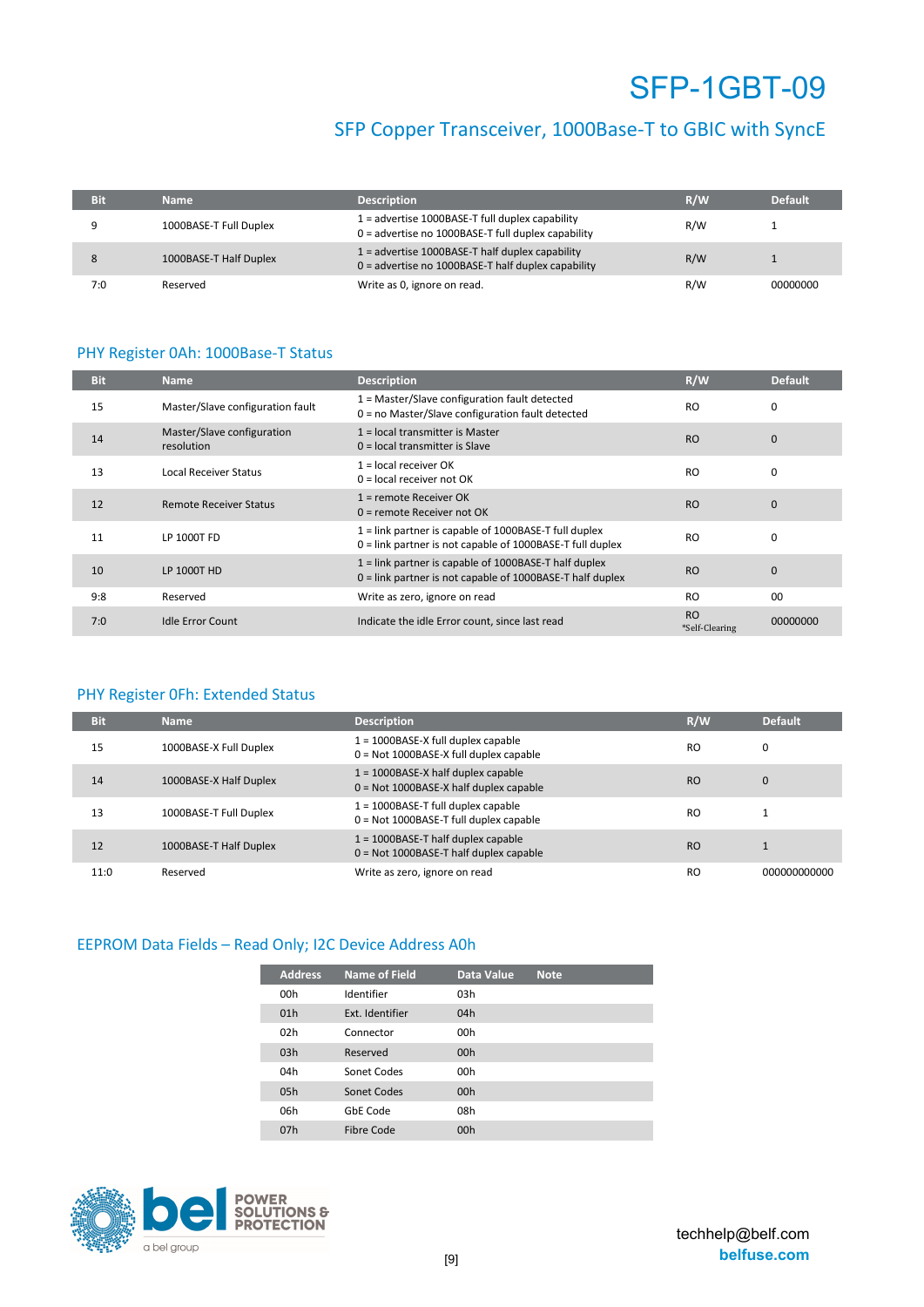## SFP Copper Transceiver, 1000Base-T to GBIC with SyncE

| <b>Address</b> | <b>Name of Field</b> | Data Value | Note                |
|----------------|----------------------|------------|---------------------|
| 08h            | Fibre Code           | 00h        |                     |
| 09h            | Fibre Code           | 00h        |                     |
| 0Ah            | Fibre Code           | 00h        |                     |
| 0Bh            | Encoding             | 01h        |                     |
| 0Ch            | <b>BR. Normal</b>    | 0Dh        |                     |
| 0Dh            | Reserved             | 00h        |                     |
| 0Eh            | Length 9m-Km         | 00h        |                     |
| 0Fh            | Length 9m            | 00h        |                     |
| 10h            | Length 50m           | 00h        |                     |
| 11h            | Length 62.5m         | 00h        |                     |
| 12h            | Length Copper        | 64h        |                     |
| 13h            | Reserved             | 00h        |                     |
| 14h            | Vendor Name          | 42h        | ASCII: "B"          |
| 15h            | <b>Vendor Name</b>   | 45h        | ASCII: "E"          |
| 16h            | Vendor Name          | 4Ch        | ASCII: "L"          |
| 17h            | <b>Vendor Name</b>   | 2Dh        | ASCII: "-"          |
| 18h            | <b>Vendor Name</b>   | 46h        | ASCII: "F"          |
| 19h            | <b>Vendor Name</b>   | 55h        | ASCII: "U"          |
| 1Ah            | Vendor Name          | 53h        | ASCII: "S"          |
| 1Bh            | Vendor Name          | 45h        | ASCII: "E"          |
| 1Ch            | Vendor Name          | 20h        | ASCII: Space        |
| 1Dh            | <b>Vendor Name</b>   | 20h        | <b>ASCII: Space</b> |
| 1Eh            | <b>Vendor Name</b>   | 20h        | ASCII: Space        |
| 1Fh            | <b>Vendor Name</b>   | 20h        | <b>ASCII: Space</b> |
| 20h            | Vendor Name          | 20h        | ASCII: Space        |
| 21h            | Vendor Name          | 20h        | <b>ASCII: Space</b> |
| 22h            | Vendor Name          | 20h        | ASCII: Space        |
| 23h            | <b>Vendor Name</b>   | 20h        | <b>ASCII: Space</b> |
| 24h            | Reserved             | 00h        |                     |
| 25h            | Vendor OUI           | 00h        |                     |
| 26h            | Vendor OUI           | 00h        |                     |
| 27h            | Vendor OUI           | 00h        |                     |
| 28h            | Vendor PN            | 31h        | ASCII: "1"          |
| 29h            | Vendor PN            | 47h        | ASCII: "G"          |
| 2Ah            | Vendor PN            | 42h        | ASCII: "B"          |
| 2Bh            | Vendor PN            | 54h        | ASCII: "T"          |
| 2Ch            | Vendor PN            | 2Dh        | ASCII: "-"          |
| 2Dh            | Vendor PN            | 53h        | ASCII: "S"          |
| 2Eh            | Vendor PN            | 46h        | ASCII: "F"          |
| 2Fh            | <b>Vendor PN</b>     | 50h        | ASCII: "P"          |
| 30h            | Vendor PN            | 30h        | ASCII: "0"          |
| 31h            | Vendor PN            | 39h        | ASCII: "9"          |
| 32h            | Vendor PN            | 20h        | <b>ASCII: Space</b> |
| 33h            | Vendor PN            | 20h        | <b>ASCII: Space</b> |
| 34h            | Vendor PN            | 20h        | ASCII: Space        |
| 35h            | Vendor PN            | 20h        | <b>ASCII: Space</b> |
| 36h            | Vendor PN            | 20h        | ASCII: Space        |

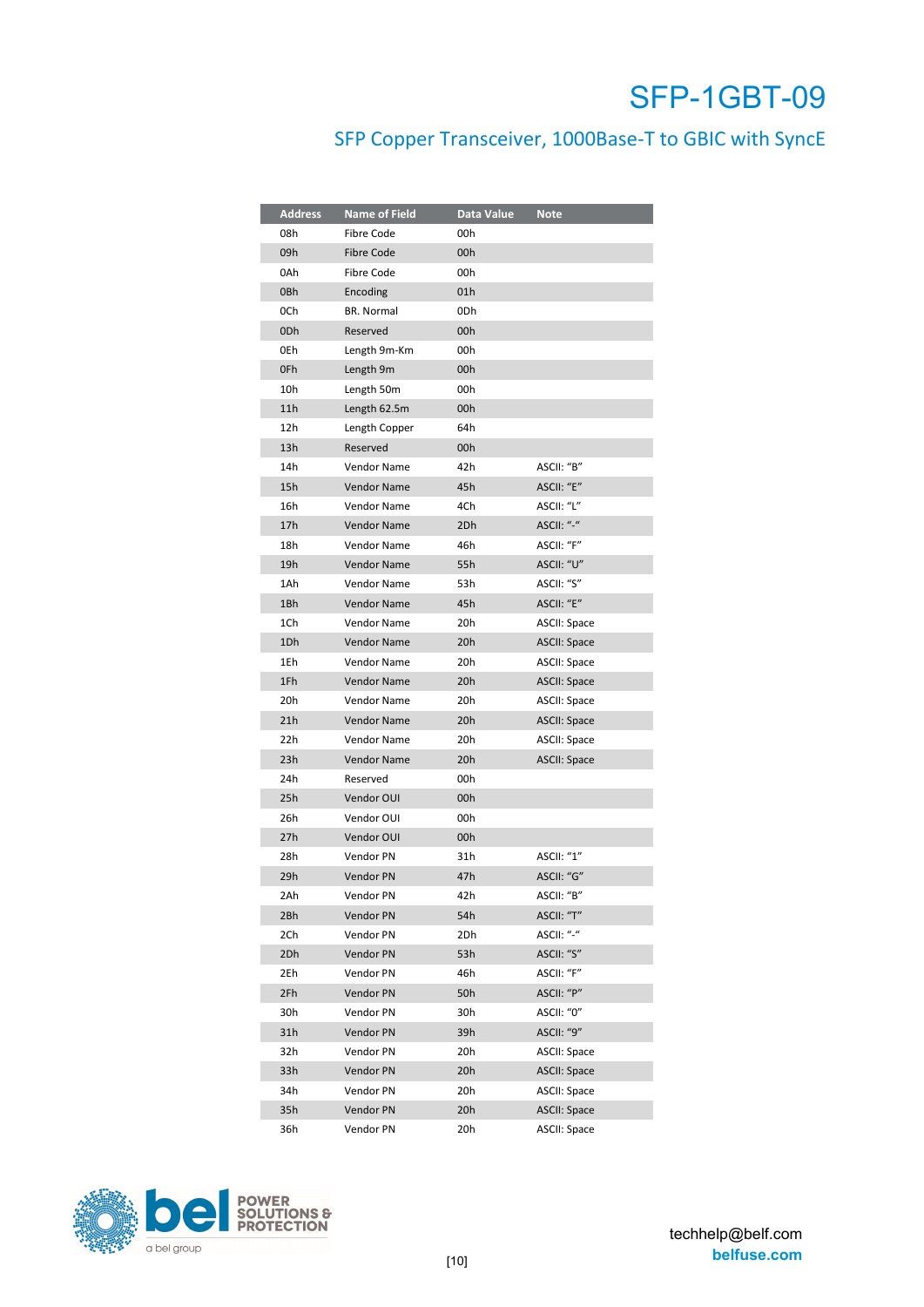## SFP Copper Transceiver, 1000Base-T to GBIC with SyncE

| <b>Address</b> | <b>Name of Field</b>     | Data Value | <b>Note</b>          |
|----------------|--------------------------|------------|----------------------|
| 37h            | Vendor PN                | 20h        | <b>ASCII: Space</b>  |
| 38h            | Vendor Rev               | 41h-5Ah    |                      |
| 39h            | Vendor Rev               | 20h        | <b>ASCII: Space</b>  |
| 3Ah            | Vendor Rev               | 20h        | ASCII: Space         |
| 3Bh            | <b>Vendor Rev</b>        | 20h        | ASCII: space         |
| 3Ch            | Laser Wavelength         | 00h        |                      |
| 3Dh            | Laser Wavelength         | 00h        |                      |
| 3Eh            | Reserved                 | 00h        |                      |
| 3Fh            | CC_Base                  |            | Checksum (00h - 3Eh) |
| 40h            | Reserved                 | 00h        |                      |
| 41h            | Options                  | 12h        |                      |
| 42h            | BR. Max                  | 00h        |                      |
| 43h            | BR. Min                  | 00h        |                      |
| 44h            | Vendor SN                | 30h-39h    |                      |
| 45h            | Vendor SN                | 30h-39h    |                      |
| 46h            | Vendor SN                | 30h-39h    |                      |
| 47h            | Vendor SN                | 30h-39h    |                      |
| 48h            | Vendor SN                | 30h-39h    |                      |
| 49h            | <b>Vendor SN</b>         | 30h-39h    |                      |
| 4Ah            | Vendor SN                | 30h-39h    |                      |
| 4Bh            | <b>Vendor SN</b>         | 30h-39h    |                      |
| 4Ch            | Vendor SN                | 30h-39h    |                      |
| 4Dh            | Vendor SN                | 30h-39h    |                      |
| 4Eh            | Vendor SN                | 30h-39h    |                      |
| 4Fh            | Vendor SN                | 30h-39h    |                      |
| 50h            | Vendor SN                | 30h-39h    |                      |
| 51h            | Vendor SN                | 30h-39h    |                      |
| 52h            | Vendor SN                | 30h-39h    |                      |
| 53h            | <b>Vendor SN</b>         | 30h-39h    |                      |
| 54h            | Year                     | 31h-32h    |                      |
| 55h            | Year                     | 30h-39h    |                      |
| 56h            | Week                     | 30h-35h    |                      |
| 57h            | Week                     | 30h-39h    |                      |
| 58h            | Date Code                | 20h        | space                |
| 59h            | Date Code                | 20h        | space                |
| 5Ah            | Date Code                | 20h        | space                |
| 5Bh            | Date Code                | 20h        | space                |
| 5Ch            | No Diag                  | 00h        |                      |
| 5Dh            | <b>Enhanced Features</b> | 00h        |                      |
| 5Eh            | No Diag                  | 00h        |                      |
| 5Fh            | CC_EXT                   |            | Checksum (40h - 5Eh) |
| 60h-7Fh        | Not Used                 | 00h        |                      |